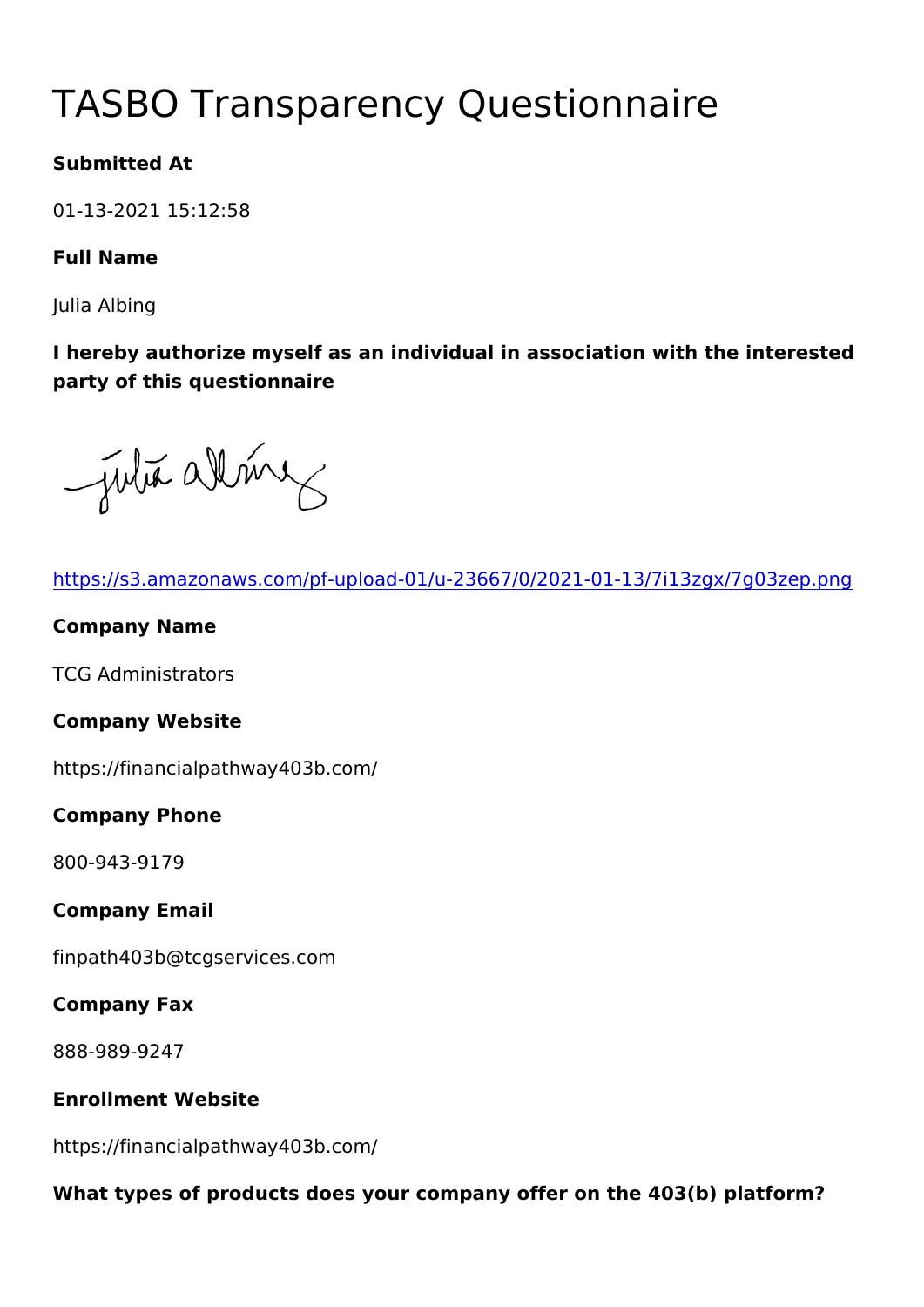Mutual Funds, Mutual Funds Platform

# **What are your 403(b) Assets Under Management?**

 $<$ \$2B

**What is your rating?** 

None

**Is your organization licensed by Texas Department of Insurance (TDI)?**

Yes

**Is your organization in compliance with minimum capital and surplus requirements, including applicable risk-based capital and surplus requirements prescribed by rules adopted by TDI and supporting documentation?**

Yes

**As of 9/1/2019, do you agree to offer and sell only products that met former Teacher Retirement System of Texas (TRS) Requirements as of 9/1/2019?**

Yes

**Has your organization ever been petitioned into bankruptcy or insolvency in the last 10 years?**

No

**Has your organization or any of its officers been cited, or reprimanded by any regulatory agency within the past ten years?**

No

# **What enrollment options does your company offer?**

Online, Phone, Representative Only

# **How are clients able to make changes to their accounts?**

Online, Phone, Representative Only

**Do you offer specific investment advice to individual 403(b) account holders?**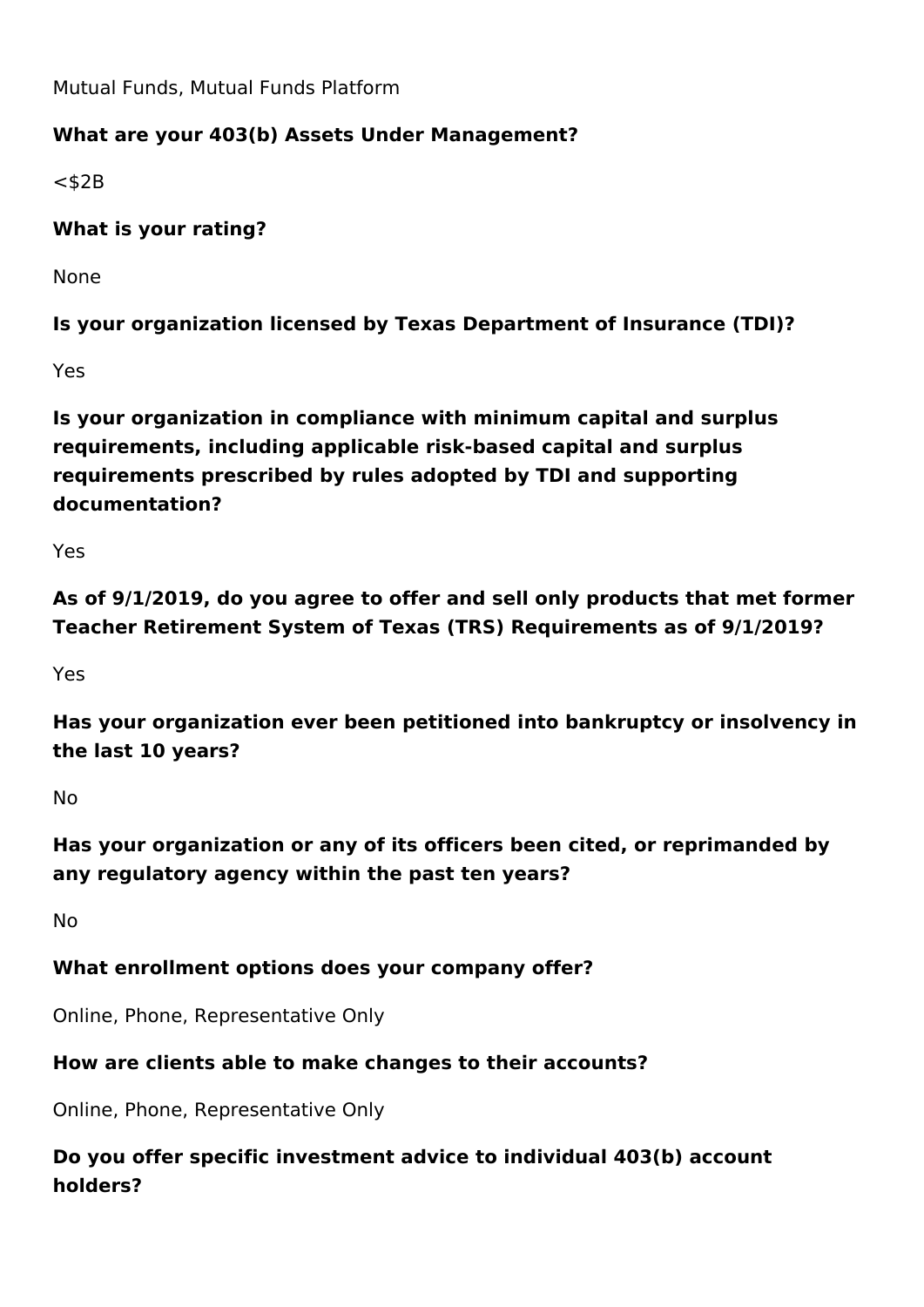**Does your organization have experience in providing 403(b) qualified investment products and have a specialized department dedicated to the service of 403(b) qualified investment products?**

Yes

**Does your organization require that each of its representatives are properly licensed and qualified, by training and continuing education, to sell and service the company's eligible qualified investments?** 

Yes

#### **Does your sales force consist of captive agents or brokers?**

Captive Agents

## **What products do you currently actively offer?**

Mutual Funds- Direct Access, Mutual Funds- Platform Access

#### **What is your management fee?**

\$45 and 30 bp annually

#### **What are your Distribution and/or service 12b-1 Expenses?**

\$25 fixed fee

#### **What are your Other Fees & Expenses?**

Custodial Fee: 10 bp annually

#### **Do you allow loans?**

Yes

# **If yes, what is your Loan Fixed Dollar Fee?**

\$25

#### **If yes, who keeps the interest?**

Client

# **Do you have any other transaction fees?**